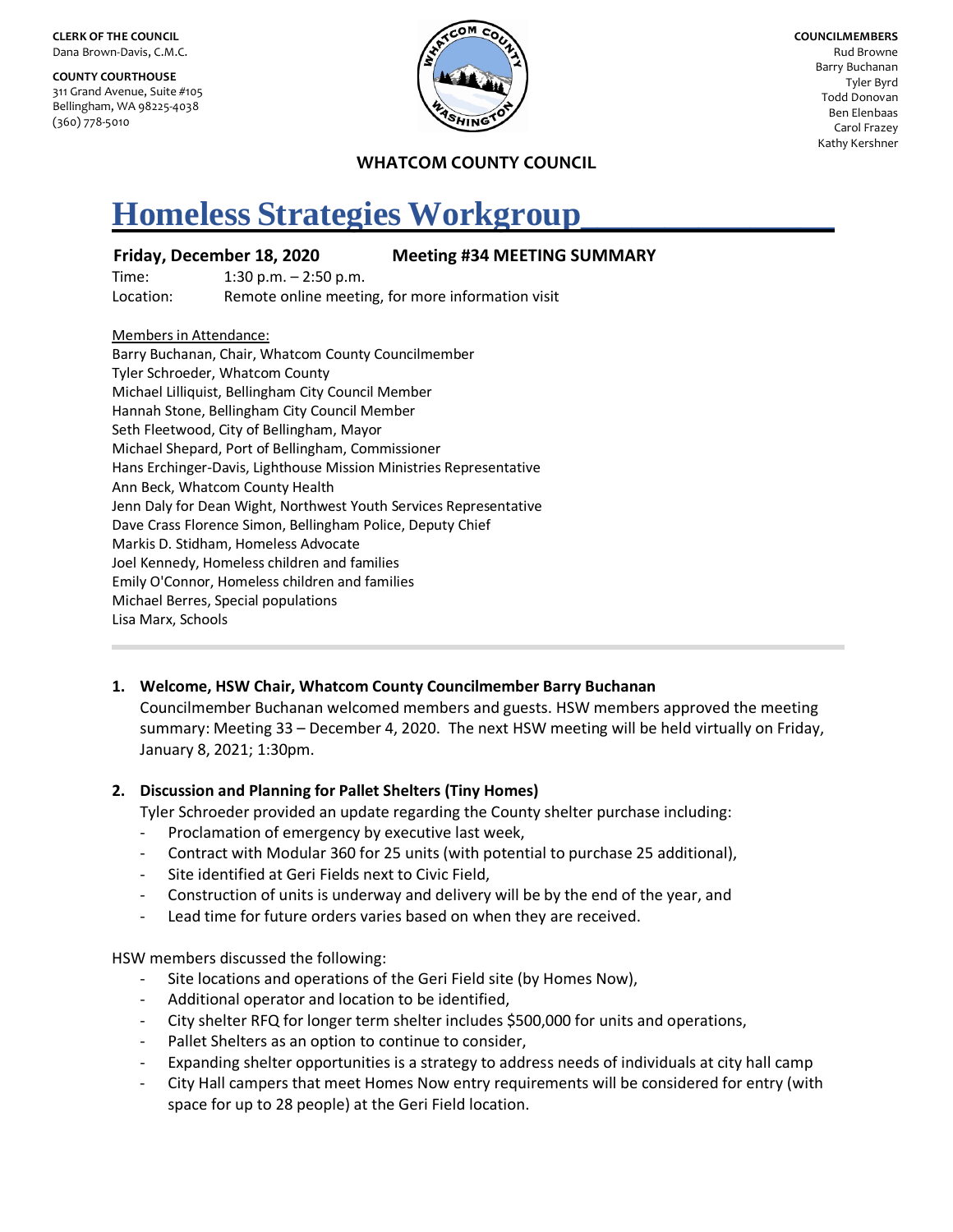- Basecamp has around 81 spaces available and processes 5-10 people each day for check in, which includes a COVID test. If the camp at City Hall were disbanded or severe weather hits, Basecamp will increase the number of people processed each day.
- Drop-In Center space opens if criteria is met. Drop-In Center will be for overnight stays only and guests will be shuttled back to Basecamp for daytime services.
- Policymakers need to discuss spending more public funds for pallet shelter.

## **3. New Strategies Matrix**

HSW members discussed updates from subcommittees:

- Unsheltered (year-round) Subcommittee
	- o Need to identify a chair, have not held their first meeting yet
- Winter/Severe Weather Subcommittee
	- o Need to identify a chair, have not held their first meeting yet
- Youth (year-round) Subcommittee
	- o Jenn Daly (Chair) reported the group is scheduling their first meeting
- Families (year-round) Subcommittee
	- o Emily O'Connor (Chair) provided an update that funding for motel stays is running low. There are 60 families in motels now and an additional 20 families likely in the next few months. The monthly bill for motel stays is approx. \$100,000 a month, and this is not a good location for families or a good use of resources.
- Funding Subcommittee
	- o Michael Lilliquist (Chair) provided an update that the Funding Subcommittee has met and shared materials to review. Members are looking at what is currently being spent now and how great is the need. The next meeting will be in early January.
- Communications Subcommittee
	- o Joel Kennedy (Chair) reported the subcommittee has met a few times, and discussed communications needs such as a uniform data network and communication to the general public about what is being done to reduce homelessness, what's working, and what are remaining needs.
	- o HSW members discussed a need for more coordination of communications to the general public about what is happening to address homeless (actions, successes, needs) and a need to include City and County staff in messaging as well as people experiencing homelessness so they know where to find resources.

#### **4. Year Round Sheltering for Families with children**

Updates provided in previous section – Families (year-round) Subcommittee

#### **5. Winter Shelters**

County Health Dept staff continues to engage with volunteer and faith-based organizations, but no one has stepped up to operate severe weather shelters. (as per Anne Deacon- submitted by email)

- **6. Public Comment** The following members of the public provided comments:
	- Brel Froebe
	- Doug Gustafson
	- Katherine Orlowski
	- Melissa Wisener